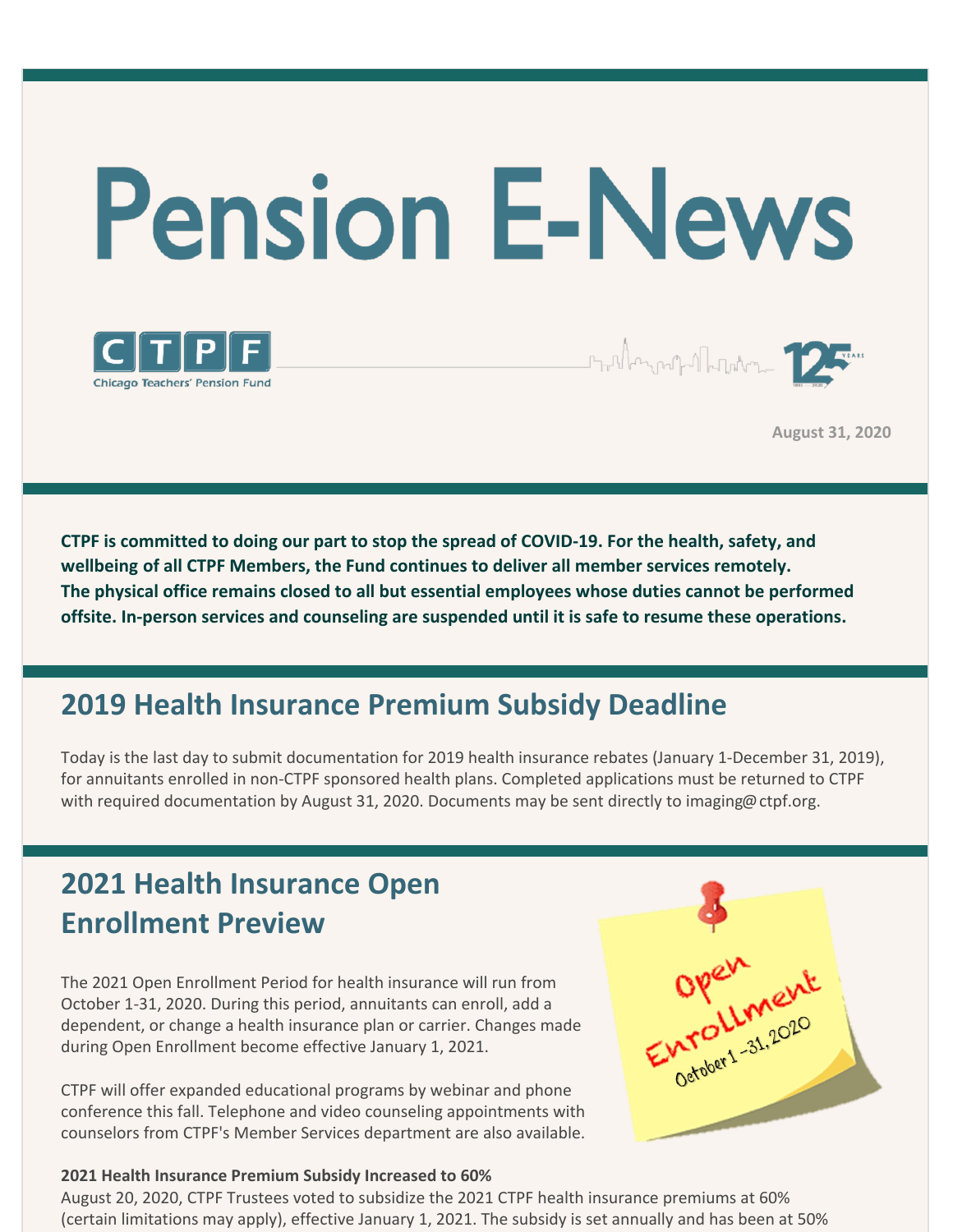since 2015.

[Find additional 2021 Health Insurance information here.](https://www.ctpf.org/news/2021-open-enrollment-update)

## **CTPF Trustees Change Election Policy to Enable Teacher Trustee Elections During Pandemic**



November 2-6, 2020, CTPF is scheduled to hold an election for two Teacher Trustees who will serve three-year terms from November 2020 - November 2023.

At their August 20, 2020, meeting the CTPF Board of Trustees voted to change their Election Policy for fall of 2020 to facilitate the collection of nominating signatures and the distribution of voting credentials by mail.

#### **Online Collection of Petition Signatures**

The Board of Trustees voted to allow for electronic signatures for CTPF nominating petitions. Members can choose to gather signatures using a traditional paper petition, electronic collection, or a combination of the two methods. Members who want to request petitions can contact Gail Davis, Election Coordinator, *elections@ctpf.org*, by September 15, 2020. Petitions are due back to the Fund on October 1, 2020.

#### **Voting Credential Distribution by Mail**

Since teachers will not be in schools to receive voting credentials from Pension Representatives, the Board of Trustees revised the Election Policy to allow for voting credentials to be distributed by mail to teachers' home addresses and by email. Voting credentials will be sent to the address on record with CTPF as of October 1, 2020. Members are encouraged to make sure their address is up-to-date with their employer.

#### **More Information**

Visit CTPF's [Election Centra](https://www.ctpf.org/2020-election-central)l for additional information. Find th[e 2020 Election policy](https://www.ctpf.org/sites/main/files/file-attachments/amended_election_policy_8.21.20_djh.pdf) here.

## **2020 Fiscal Year End Update**

CTPF's fiscal year runs July 1-June 30. The following information represents preliminary CTPF revenue, expenses

and investment returns as of June 30, 2020. The Fund's auditor and actuary will review and make independent

reports this fall which will be included in the 2020 CAFR, available in early 2021.

CTPF funds pensions through revenue returned on investments and four external sources:

- the Chicago Board of Education/charter schools
- the State of Illinois
- property tax levy
- member contributions

#### **External Sources Update**

Legislation passed in 2016 and 2017 reestablished a dedicated tax levy for CTPF, reformed the Illinois education funding formula, established the State's obligation to fund the normal cost of Chicago's teacher pensions, and provided funding to offset the cost of retiree health insurance. This landmark

legislation initiated the correction of decades of revenue loss, and set CTPF on a solid path of diverse, stable, and equitable funding, ensuring that Chicago's educators can retire with dignity and security.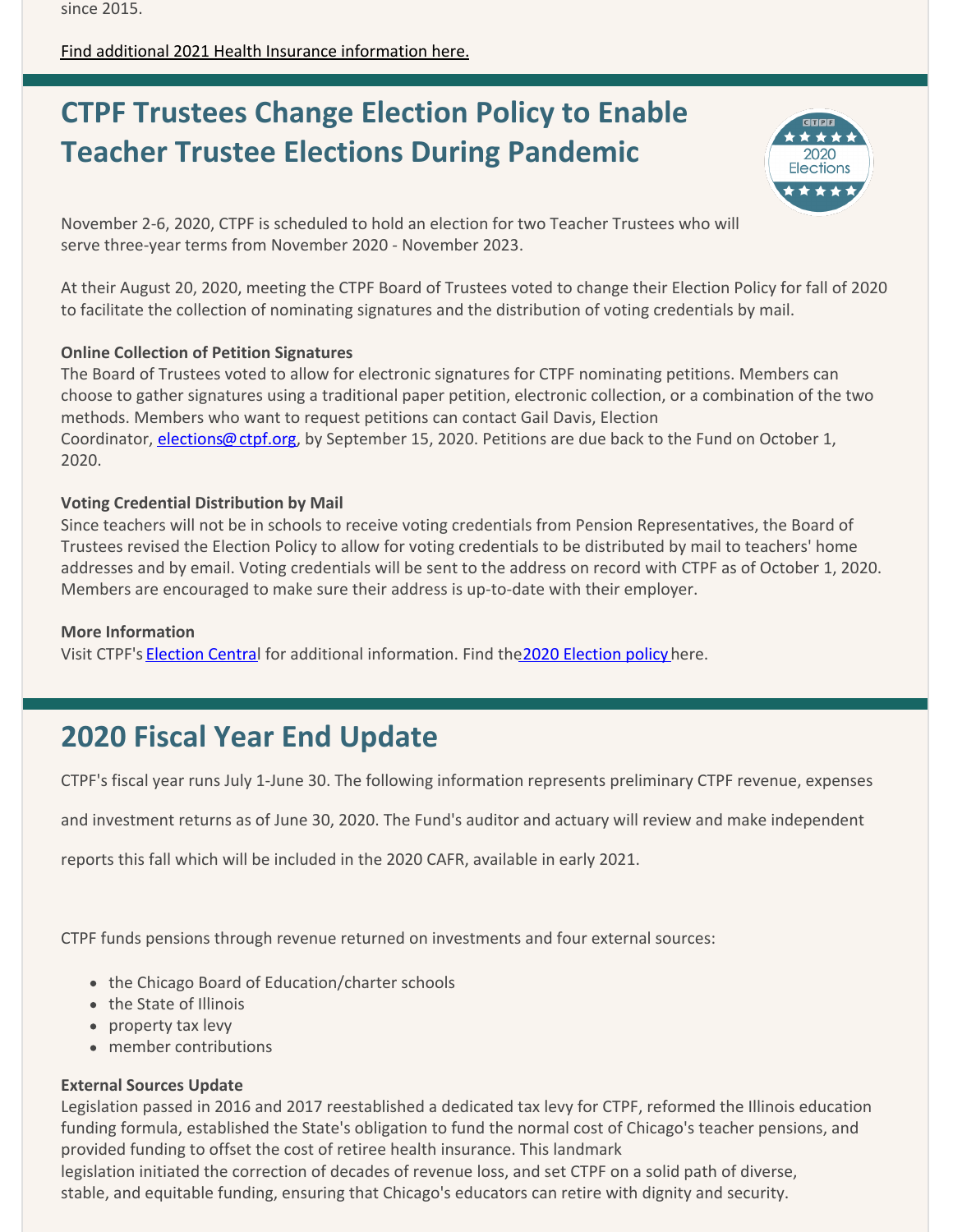A snapshot of funding received to date for FY 2020 includes:

- $\bullet$  \$306 million\* in property tax receipts
- \$257 million from the State of Illinois for normal costs, retiree health insurance and other required contributions
- \$170 million from employee and employer contributions
- \$94 million from the Chicago Board of Education (CPS)
- \$24 million from Charter Schools



\*A balance due of \$188 million in property tax receipts is expected to be paid by August 31.

#### **Expenses**

CTPF paid about \$1.5 billion in pension and survivor benefits, \$53 million in health insurance subsidies, and \$15.3 million in administrative expenses.

#### **Investment Returns**

CTPF invests for the long-term, consistent with the Fund's asset allocation policy. CTPF ended the fiscal year on June 30, 2020, with an approximate total value of \$10.7 billion, essentially flat from the previous year, after paying out nearly \$1.5 billion in pension and health insurance benefits.

#### *Investment returns as of June 30, 2020*

|          | <b>Net Rate of Return</b> | <b>Total Fund Benchmarks</b> |
|----------|---------------------------|------------------------------|
| 1 Year   | 4.20%                     | 3.48%                        |
| 3 Years  | 6.03%                     | 6.04%                        |
| 5 Years  | 6.25%                     | 6.28%                        |
| 10 Years | 8.82%                     | 8.59%                        |
| 25 Years | 7.52%                     | 7.18%                        |

#### **Pensions are Secure**

With the current volatility in the financial markets, members may be concerned about the security of their pension. CTPF pensions are secure. When members vest, they qualify for a lifetime pension, guaranteed by the Illinois Constitution. Pensions are determined by a formula, and do not change with market conditions. CTPF utilizes professional fund managers to implement the Fund's investment policy, designed to obtain the highest expected return on investments with an acceptable level of risk. While market volatility may be upsetting, it's important to recognize that CTPF invests prudently in a diversified portfolio designed to weather market volatility over the long term. Adherence to an appropriate and well-defined asset allocation policy remains the best course of action to manage the path to the successful attainment of long-term investment goals.

#### **Impact on Funded Ratio**

CTPF's funded ratio for the 2019 fiscal year (the last published) is 47.5%. The current volatility in the markets does not have an immediate impact on CTPF's funded status. CTPF's funded status is calculated by the Fund's actuary once a year using data as of June 30. The next Actuarial analysis will take place this fall, and the results of that study will be posted when available.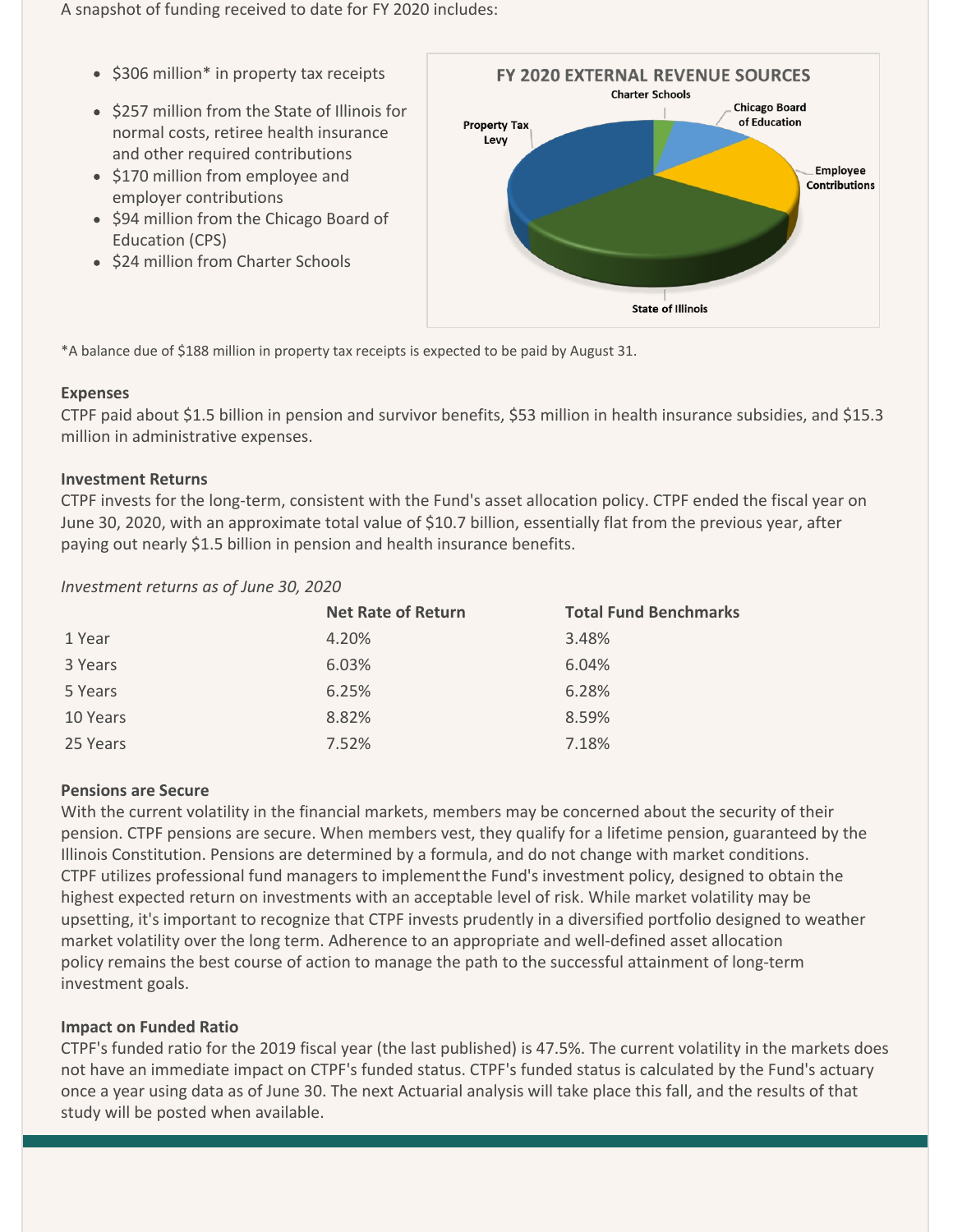## **Town Hall Webinar Available on Demand**

CTPF Executive Director Chuck Burbridge and Chief Investment Officer Angela Miller-May

hosted a Town Hall webinar on August 26, 2020. The webinar offered a general overview

of Fund operations, looked at long-term investment performance and our investment

philosophy, and offer reminders for the fall. [Click here to view past webinars.](https://www.ctpf.org/member-forms-information)



## **CTPF COVID-19 Information & Resources**

CTPF has created our COVID-19 Response websitectpf.org/covid-19. This website link provides you with CTPF up-

to-date information on the Fund's operations during the pandemic.

| <b>Leave a Voicemail or Email Member Services</b><br>Member Services staff is answering questions and providing phone and video<br>counseling. Call 312.641.4464 (leave a message and your call will be returned), or<br>email <b>Memberservices@ ctpf.org</b> for assistance. Calls will be forwarded to<br>voicemail. Leave a message clearly stating your name, phone number, and the<br>nature of your inquiry. Your call will be returned as soon as possible. |
|---------------------------------------------------------------------------------------------------------------------------------------------------------------------------------------------------------------------------------------------------------------------------------------------------------------------------------------------------------------------------------------------------------------------------------------------------------------------|
| <b>Submit Documents Electronically</b><br>During the pandemic, CTPF staff does not have immediate access to incoming<br>mail, and U.S. mail processing may be delayed. The best way to send benefit<br>applications and documents to CTPF is by fax 312.641.7185 or email an<br>attachment (.pdf or .jpg) to imaging@ctpf.org.                                                                                                                                      |
| <b>Help with Scanning</b><br>Need to scan a document to email to CTPF but you don't have a scanner? A<br>printer or smartphone scanning app or smartphone camera can help you get the<br>job done. Click here for more information on scanning.                                                                                                                                                                                                                     |
| <b>Remote Notary Available</b><br>CTPF now offers remote notarization for CTPF documents. Members who would<br>like to use remote notary services should call 312.641.4464 (leave a message and<br>your call will be returned), or email Memberservices@ ctpf.org, and request a<br>video conference for notarization. Find more information here.                                                                                                                  |
| <b>CTPF Health Plan Information</b><br>CTPF offers six health insurance plans for retirees. All plans now offer coverage<br>for COVID-19 diagnosis and treatment, and some have added additional<br>telehealth and mental health benefits. Find more information here, call the<br>number on the back of your health insurance card, or visit your carrier's website<br>for specific benefit information.                                                           |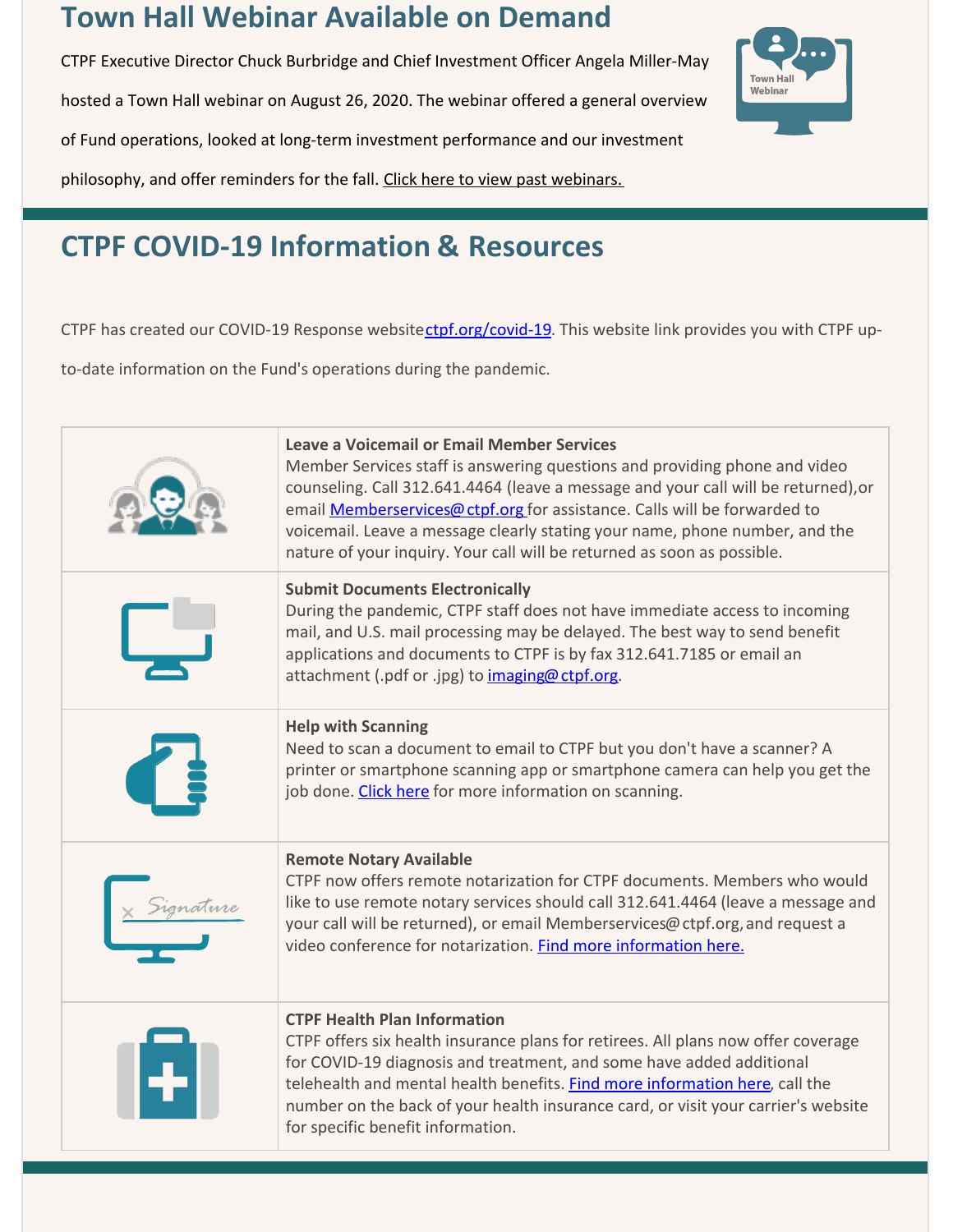### **Pension Payment Schedule**

The schedule for mailing checks and direct deposit dates through September is listed below. [Click here](https://www.ctpf.org/pension-payments) for the full schedule.

| Month          | Last Day to<br><b>Submit an Address or Tax</b><br><b>Withholding Change</b> | <b>Check Mailing Date</b> | <b>Direct Deposit Date</b> |
|----------------|-----------------------------------------------------------------------------|---------------------------|----------------------------|
| September 2020 | August 14, 2020                                                             | August 28, 2020           | September 1, 2020          |
| October 2020   | September 15, 2020                                                          | September 29, 2020        | October 1, 2020            |
| November 2020  | October 15, 2020                                                            | October 29, 2020          | November 2, 2020           |
| December 2020  | November 12, 2020                                                           | November 25, 2020         | December 1, 2020           |

## **Employer Contribution Reporting**

Each pay period, Employers remit employee pension contributions to CTPF. Illinois law requires that these contributions be made within a certain time period. If the Employer does not send the funds within the required time, penalties may be assessed. Find the most recent list of delinquent employers [here.](http://ctpf.org/employer-contribution-reporting)

## **Whistleblower Reporting Notice**



The Chicago Teachers' Pension Fund (CTPF) has a whistleblower reporting hotline where complaints may be submitted through an interview, anonymously, or self-identified. The hotline is available for CTPF members, employees, and other parties who engage with CTPF. Complaints may also be submitted online, emailed, or faxed. Find more information at [ctpf.org/whistleblower-reporting](http://ctpf.org/whistleblower-reporting).

## **CALENDAR OF EVENTS**

All current meeting dates, office information, and upcoming event information can be found on the CTPF Calendar at [ctpf.org/calendar](http://www.ctpf.org/calendar).

#### **STAY CONNECTED & SPREAD THE WORD**

While we must be physically apart, we will continue to email regularly to keep you updated on the ever-evolving situation. CTPF will continue to share information at [ctpf.org](http://ctpf.org) on social media, in E-Lerts, and in E-News. We also